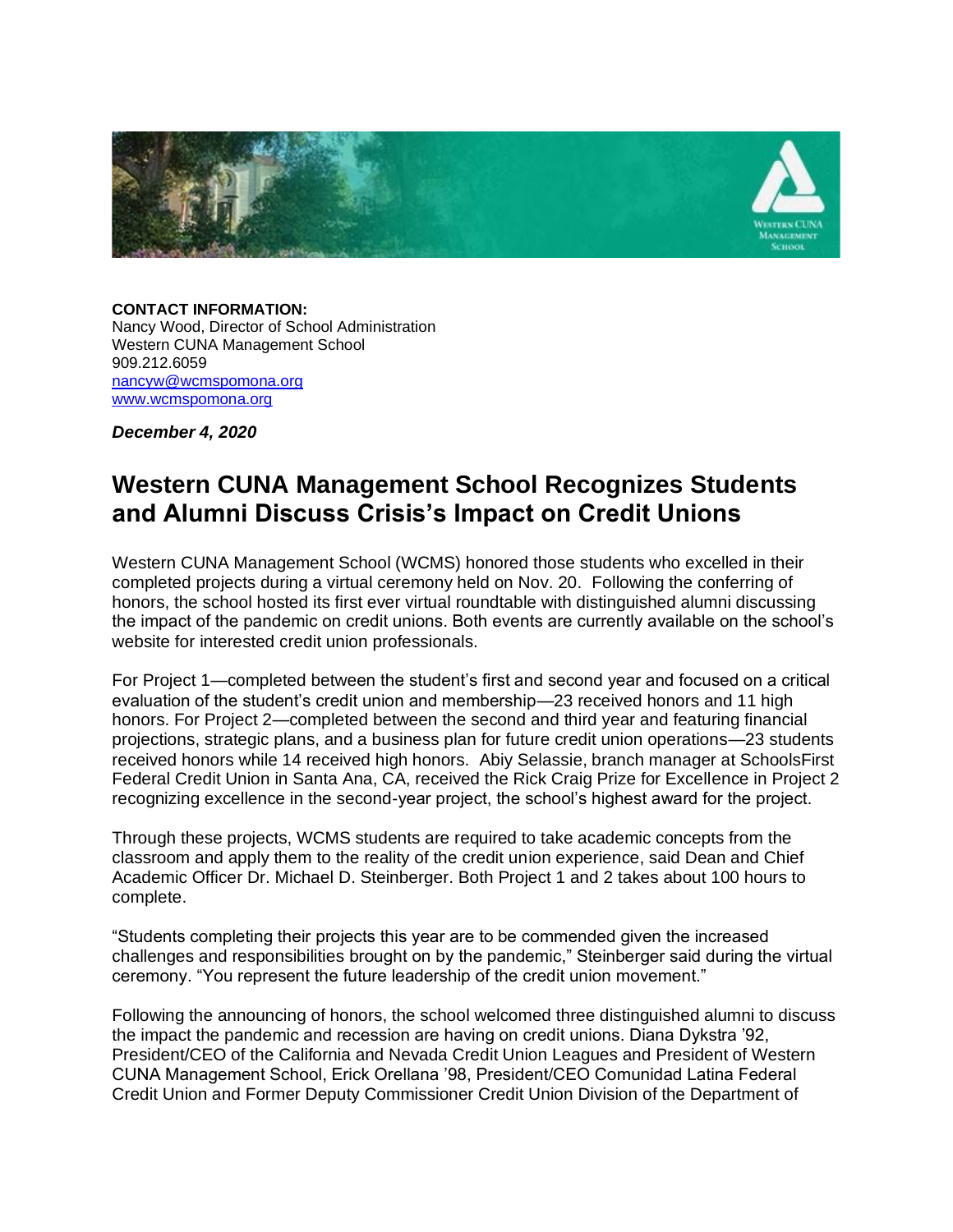Business Oversight (DBO), and Matt Stephenson '08, Executive Vice President, Rogue Credit Union Medford Oregon, joined the panel moderated by Steinberger.

The alumni panel focused on the need for adaptability and innovation on the part of credit union leaders to weather the crisis. "Just keep moving forward, you are the next generation," counseled Dykstra. Orellana and Stephenson implored the students, respectively, to "Make sure you are passionate about who you want to serve," and that "Your careers, your members and the movement will all benefit from (your actions and leadership)."

The full virtual 2020 Project Honors Ceremony and Alumni Panel is available on the WCMS website at: [https://www.wcmspomona.org/.](https://linkprotect.cudasvc.com/url?a=https%3a%2f%2fwww.wcmspomona.org%2f&c=E,1,sfQqBfABDEqSyJQf-ni7qpOppSD9ZbaVQFYxb7jYcwy9cNynUyXlFMgJu90F-x-BI_42UUGz3rgHwdmlW6l5B8Ds1n6kEkz7LglwfbCWtvC9bw0dPsGaAXjYv3s,&typo=1)

Below is the list of all the awardees:

#### **Project 1 Honors**

Gil Amundsen, TwinStar Credit Union (Washington); Meagan Barrett, Northern Colorado Credit Union (Colorado); Dana Bedwell, Otero Federal Credit Union (New Mexico); Jaime Campanella, Numerica Credit Union (Washington); Mark Cardella, Pacific Service Credit Union (California); Tina Covington, Altura Credit Union (California); Brittany DeVries, Clearwater Credit Union (formerly Missoula FCU, Montana); Erica Espinoza Doi, SESLOC Federal Credit Union (California); Marisa Howard, Xceed Financial Credit Union (California); Angie Knips, Rogue Credit Union (Oregon); Monica Lauber, Wauna Federal Credit Union (Oregon); Kelly Mobley, Vantage West Credit Union (Arizona); Carl Murphy, Colorado Credit Union (Colorado); Amen Oviasogie, Xceed Financial Credit Union (California); Rony Peraza, Los Angeles Federal Credit Union (California); Maia Pinnow, CUNA Mutual Group (Wisconsin); Sarah Roman, Orange County's Credit Union (California); Farren Shumate, Washington State Employees Credit Union (Washington); Matthew Stringham, America First Credit Union (Utah); Crystal Terwilleger, Canvas Credit Union (Colorado); Christine Turner, Vantage West Credit Union (Arizona); Thomas Von Eschen, Frontwave Credit Union (California); Vanessa Wagoner, Red Canoe Credit Union (Washington)

## **Project 1 High Honors**

Amera Aiello, SchoolsFirst Federal Credit Union (California); Ryan Brown, Canvas Credit Union (Colorado); Jordan Gray, LBS Financial Credit Union (California); Christopher Hibbs, Alaska USA Federal Credit Union (Alaska); Jessica Jamison, SchoolsFirst Federal Credit Union (California); Gina Jorgensen, Rogue Credit Union (Oregon); Cheryl McCarthy, Rivermark Community Credit Union (Oregon); Benjamin Metzger, Canvas Credit Union (Colorado); Tiani Moses, HFS Federal Credit Union (Hawaii); Aaron Pitroff, Members 1st Credit Union (California); Ian Wiggins, Wauna Federal Credit Union (Oregon)

#### **Project 2 Honors**

Katie Adams, Valley First Credit Union (California); Adriana Alexander, iQ Credit Union (Washington); Ariana Balch, UNCLE Credit Union (California); Jethro Casinas, Maui Federal Credit Union (Hawaii); Kevin Cole, Mid Oregon Federal Credit Union (Oregon); Lori Fink, Unitus Community Credit Union (Oregon); Grace Flores, Pacific Service Credit Union (California); Laura Hansen, Rogue Credit Union (Oregon); Emily Hawkins, Mission Federal Credit Union (California); Erick Kniestedt, TwinStar Credit Union (Washington); Ellie McIntyre, Numerica Credit Union (Washington); Andrew Murawa, First Entertainment Credit Union (California); Douglas Newell, Inspirus Credit Union (Washington); Kim Ngo, Patelco Credit Union (California); Rachel Nielson, SESLOC Federal Credit Union (California); Aprylle Odlum-Chang, Patelco Credit Union (California); Antoinette Olivas, Guadalupe Credit Union (New Mexico);